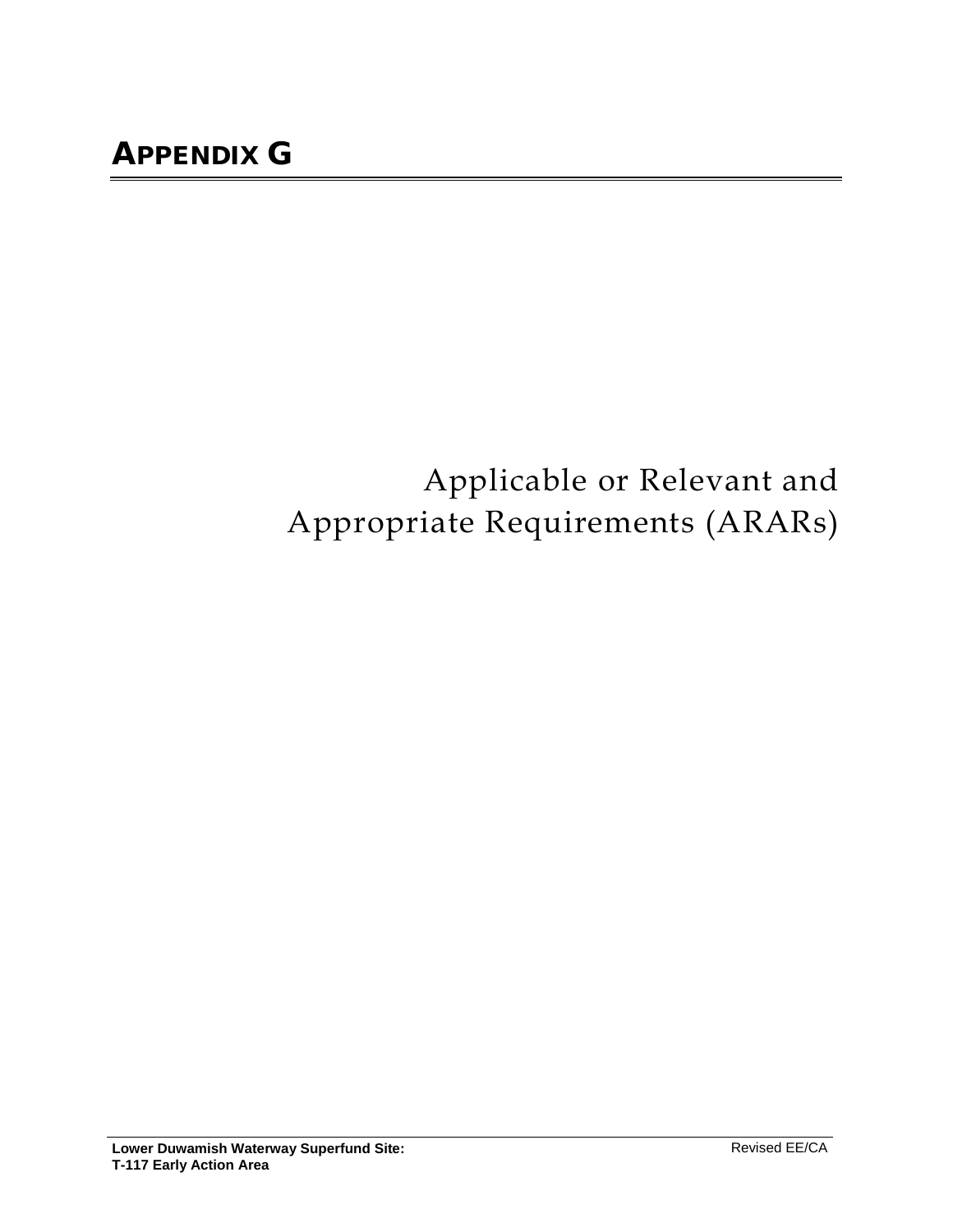## **Appendix G Applicable or Relevant and Appropriate Requirements (ARARS) and Other Requirements to be Considered**

## **Table G-1. ARARs—cleanup levels**

| <b>Medium</b>        | <b>Standard/Criterion</b>                                                                                                                              | <b>Citation</b>                                                                                                                | <b>Comments and Substantive Requirements</b>                                                                                                                                                                                                                |
|----------------------|--------------------------------------------------------------------------------------------------------------------------------------------------------|--------------------------------------------------------------------------------------------------------------------------------|-------------------------------------------------------------------------------------------------------------------------------------------------------------------------------------------------------------------------------------------------------------|
| <b>ARARS</b>         |                                                                                                                                                        |                                                                                                                                |                                                                                                                                                                                                                                                             |
| Sediment             | Criteria used to identify sediments that have no<br>adverse effects on biological resources and<br>correspond to no significant health risk to humans. | Sediment Management Standards<br>(WAC 173-204)                                                                                 | SMS cleanup levels serve as ARAR for development of<br>removal action levels. Cleanup levels have not yet been<br>selected for the LDW Superfund Site                                                                                                       |
| Soil and             | State cleanup levels for soils                                                                                                                         | Model Toxics Control Act (WAC 173-<br>340, Section 740 and 745)                                                                | Applicable for soil within areas to be completed as upland<br>in the Early Action Area.                                                                                                                                                                     |
| Groundwater          | State cleanup levels for groundwater                                                                                                                   | Model Toxics Control Act (WAC 173-<br>340, Section 720)                                                                        | Potentially applicable to groundwater as necessary to<br>protect adjacent surface water.                                                                                                                                                                    |
|                      | <b>Other Requirements to be Considered</b>                                                                                                             |                                                                                                                                |                                                                                                                                                                                                                                                             |
| <b>Surface Water</b> | Ambient water quality criteria for the protection of<br>aquatic organisms and human health.                                                            | Federal Water Pollution Control Act/<br>Clean Water Act (CWA) (33 USC<br>1251-1376;<br>40 CFR 100-149)<br>40 CFR 131           | MTCA requires the attainment of water quality criteria<br>where relevant to the circumstances of the release.<br>• Removal action plans and design will include<br>measures to comply with surface water standards<br>during removal action implementation. |
|                      | State water quality standards; conventional water<br>quality parameters and toxic criteria.                                                            | Washington Water Pollution Control<br>Act - State Water Quality Standards<br>for Surface Water (RCW 90.48)<br>WAC 173-201A-130 | Narrative and quantitative limitations for surface water<br>protection.<br>• Removal action plans will define measures to be taken<br>to comply with surface water standards during removal<br>action implementation.                                       |

ARAR – applicable or relevant and appropriate requirement

CWA – Clean Water Act

MTCA – Model Toxics Control Act

SMS – Washington State Sediment Management Standards

WAC – Washington Administrative Code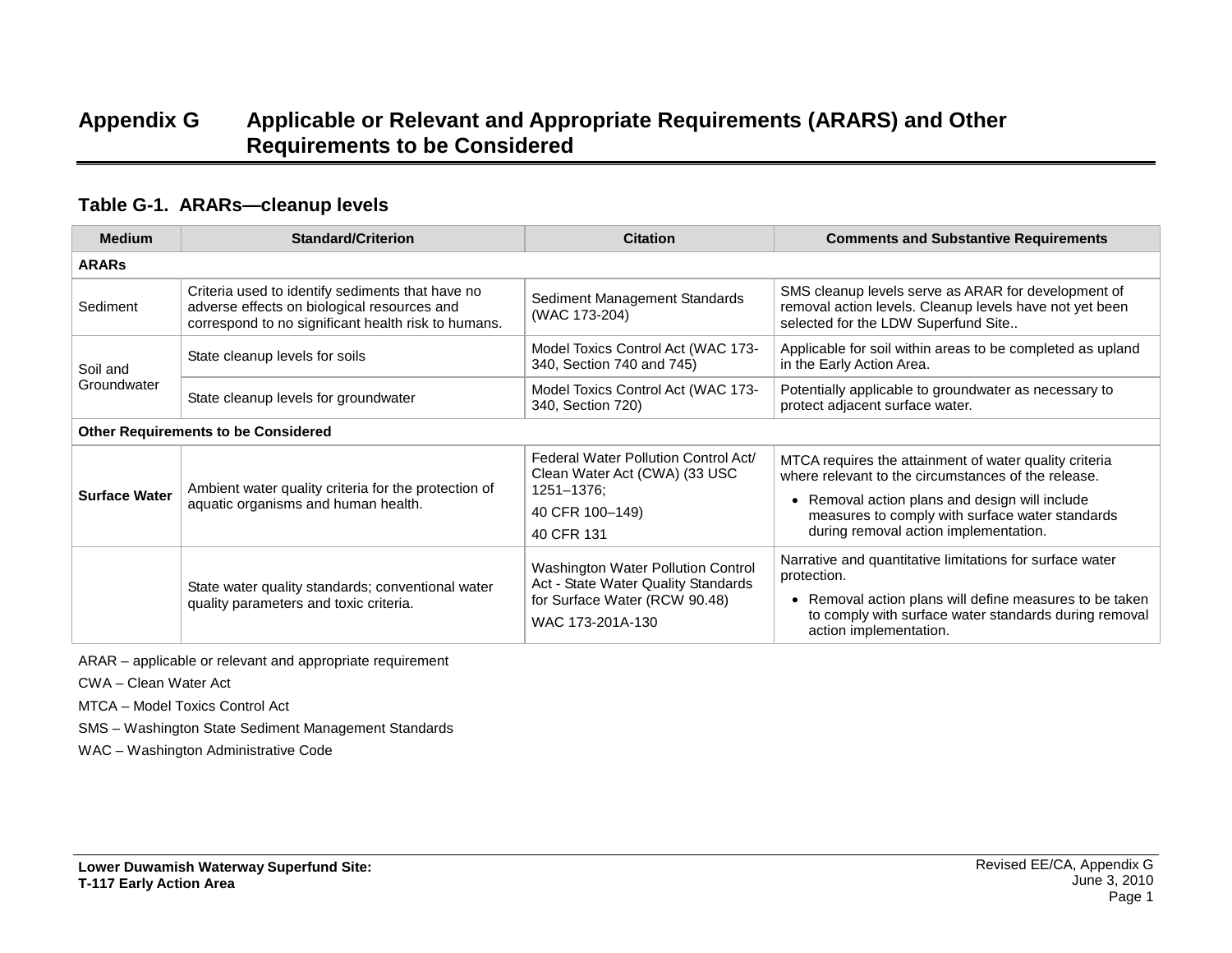| <b>Activity</b>                                | <b>Requirement</b>                                            | <b>Citation</b>                                                                                                  | <b>Comments and Substantive Requirements</b>                                                                                                                                                                                                                                                                                        |
|------------------------------------------------|---------------------------------------------------------------|------------------------------------------------------------------------------------------------------------------|-------------------------------------------------------------------------------------------------------------------------------------------------------------------------------------------------------------------------------------------------------------------------------------------------------------------------------------|
| In-Water<br>Sediment<br>Disposal or<br>Capping | Army Corps of Engineers<br>Permitting requirements            | Sections 401 and 404 of the Clean<br>Water Act (40 CFR 230; & 33 CFR<br>320, 323, 325 and 328)                   | Permitting requirements for discharges into waters of the United States.                                                                                                                                                                                                                                                            |
|                                                |                                                               | Section 10 of the Rivers & Harbors<br>Act (33 CFR 320 & 322)                                                     | Permitting requirements for dredging or disposal in navigable waters of the United<br>States.                                                                                                                                                                                                                                       |
|                                                |                                                               |                                                                                                                  | Project implementation will include Army Corps of Engineers permitting.                                                                                                                                                                                                                                                             |
|                                                | State HPA permitting                                          | <b>Washington Hydraulics Code</b><br>(WAC 220-110)                                                               | Permitting for work that would use, divert, obstruct or change the natural flow or bed of<br>any salt or fresh waters.                                                                                                                                                                                                              |
|                                                |                                                               |                                                                                                                  | • Project implementation and permitting will include coordination with Washington<br>Department of Fish And Wildlife staff. This coordination will address all substantive<br>requirements of the HPA permitting process including evaluation of potential<br>mitigation requirements and definition of work procedures and timing. |
|                                                |                                                               |                                                                                                                  | • Dredging, capping and other in-water work activities will be performed at<br>appropriate times of the year to comply with fisheries protection requirements.                                                                                                                                                                      |
|                                                | <b>PSDDA Characterization</b><br>and Permitting<br>Procedures | Dredged Material Management<br>Program Guidelines (RCW 79.90;<br>WAC 332-30)                                     | Characterization and permitting process for sediments destined for unconfined open-<br>water disposal (not anticipated under the removal action alternatives).                                                                                                                                                                      |
|                                                |                                                               |                                                                                                                  | • Selected sediments from the site may be characterized and authorized for PSDDA<br>disposal and/or beneficial reuse.                                                                                                                                                                                                               |
|                                                |                                                               |                                                                                                                  | • Project implementation will follow PSDDA procedures including obtaining DNR use<br>authorization for sediment disposal at the PSDDA site.                                                                                                                                                                                         |
|                                                |                                                               |                                                                                                                  | Additional sediment re-characterization may be required to comply with PSDDA<br>$\bullet$<br>standards depending on dates of sediment dredging and disposal.                                                                                                                                                                        |
|                                                | Multi-User Disposal Site<br><b>Operating Agreements</b>       | Typically the use of multi-user<br>disposal sites is governed by site-<br>specific permits and/or<br>agreements. | Use of a multi-user disposal site for sediment disposal is not anticipated as part of the<br>NTCRA.                                                                                                                                                                                                                                 |

## **Table G-2. Other requirements to be considered—treatment and disposal**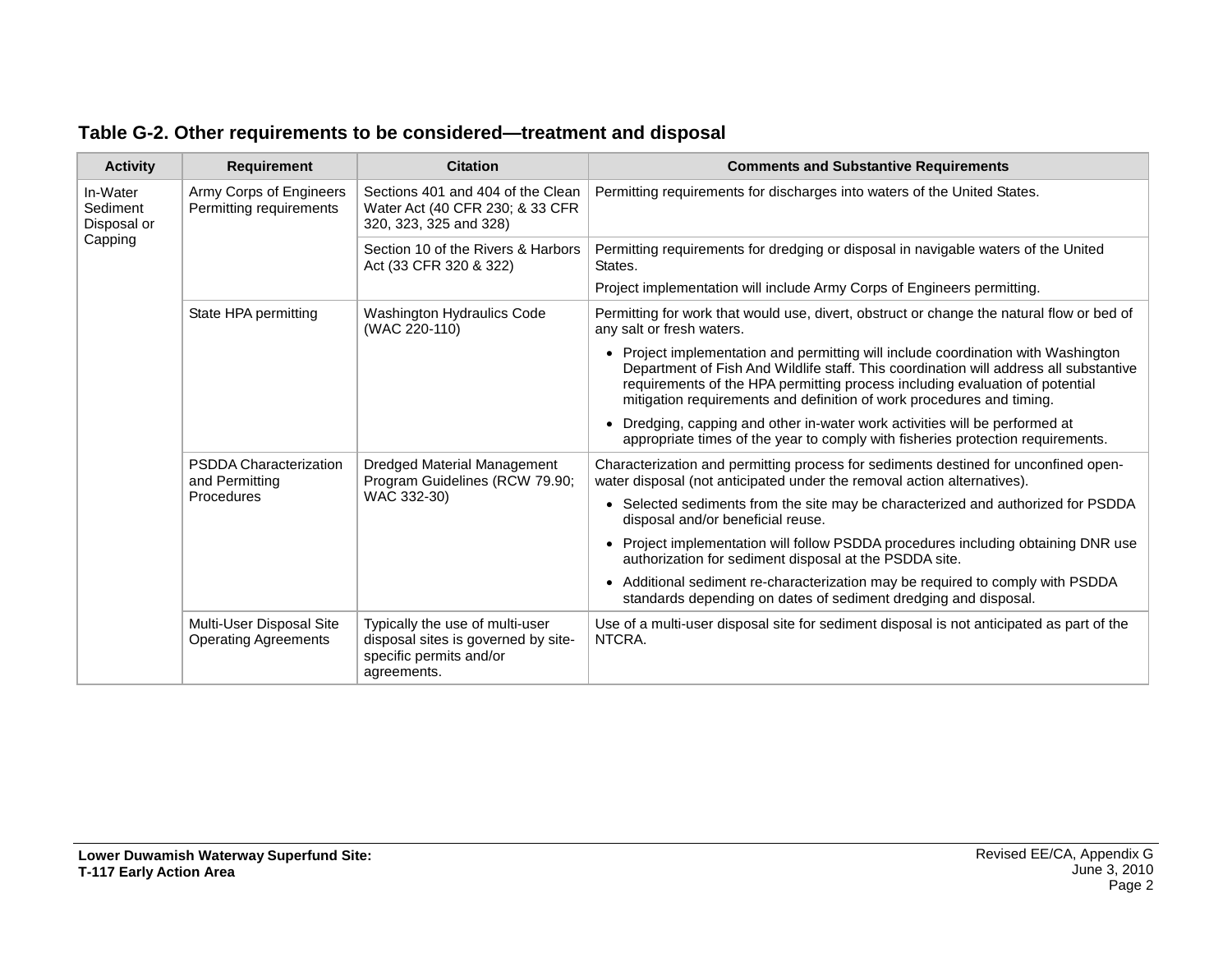| <b>Activity</b>                                | <b>Requirement</b>                                                                                                                         | <b>Citation</b>                                                                                                                                                               | <b>Comments and Substantive Requirements</b>                                                                                                                                                                 |
|------------------------------------------------|--------------------------------------------------------------------------------------------------------------------------------------------|-------------------------------------------------------------------------------------------------------------------------------------------------------------------------------|--------------------------------------------------------------------------------------------------------------------------------------------------------------------------------------------------------------|
| In-Water<br>Sediment<br>Disposal or<br>Capping | Rules for management of<br>state-owned aquatic<br>lands                                                                                    | State Aquatic Lands Management<br>Laws (RCW 79.90 through 79.96;<br>WAC 332-30)<br>State Constitution (Articles XV,<br>XVII, XXVII)                                           | Sediment disposal, if performed on state-owned aquatic lands, must not be in conflict<br>with state regulations.                                                                                             |
|                                                |                                                                                                                                            |                                                                                                                                                                               | • Project implementation for PSDDA sediment disposal will follow PSDDA<br>procedures including obtaining DNR use authorization for sediment disposal at the<br>PSDDA site.                                   |
|                                                |                                                                                                                                            | <b>Public Trust Doctrine</b>                                                                                                                                                  | • If beneficial reuse of sediment is performed on state-owned lands, a sediment use<br>authorization will be obtained.                                                                                       |
|                                                |                                                                                                                                            |                                                                                                                                                                               | • Sediment capping on state-owned lands, if performed as part of the remedy, will<br>consider rules for management of state-owned aquatic lands.                                                             |
| Upland<br>Disposal of<br>Excavated             | Management of PCB or<br>PCB-contaminated<br>wastes                                                                                         | <b>Toxic Substances Control Act</b><br>(40 CFR 761)                                                                                                                           | Treatment or disposal of all soil and sediment with total PCB concentrations greater<br>than 50 mg/kg dw will need to be managed in accordance with TSCA regulated<br>methods (e.g. TSCA-approved landfill). |
| Soil and<br>Dredged                            | State criteria for                                                                                                                         | Washington Dangerous Waste                                                                                                                                                    | State and federal laws prohibit land disposal of certain hazardous or dangerous wastes.                                                                                                                      |
| Sediments                                      | dangerous waste (which<br>are broader than federal<br>hazardous waste criteria)                                                            | Regulations<br>(WAC 173-303)                                                                                                                                                  | • Soil and sediment managed by upland disposal will comply with disposal site<br>criteria.                                                                                                                   |
|                                                |                                                                                                                                            | Designation procedures<br>(Section -070)                                                                                                                                      | • The need for additional waste profiling will be addressed as part of the engineering<br>design for the project.                                                                                            |
|                                                | Requirements for solid<br>waste management.                                                                                                | Solid Waste Disposal Act (42 USC<br>Sec. 325103259, 6901-6991), as                                                                                                            | Applicable to non-hazardous waste generated during remedial activities and disposed<br>off site unless wastes meet recycling exemptions.                                                                     |
|                                                |                                                                                                                                            | administered under 40 CFR 257,<br>258;<br>WAC 173-304, Minimum<br><b>Functional Standards for Solid</b><br>Waste Handling.<br>WAC 173-350. Solid Waste<br>Handling Standards. | Soil and sediment managed by upland disposal will comply with disposal site<br>$\bullet$<br>criteria. NTCRA alternatives are based on existing permitted facilities that are                                 |
|                                                |                                                                                                                                            |                                                                                                                                                                               | compliant with these regulations and are permitted to accept impacted materials.<br>• Upland beneficial reuse of sediments which would be regulated under WAC 173-                                           |
|                                                |                                                                                                                                            |                                                                                                                                                                               | 350 is not contemplated under any of the removal action alternatives evaluated in                                                                                                                            |
|                                                |                                                                                                                                            |                                                                                                                                                                               | the NTCRA.                                                                                                                                                                                                   |
| Air Emissions                                  | State implementation of                                                                                                                    | Washington State Clean Air Act                                                                                                                                                | Potentially applicable to alternatives involving sediment treatment or upland handling.                                                                                                                      |
|                                                | ambient air quality<br>standards.                                                                                                          | (70.94 RCW)<br>General Requirements for Air                                                                                                                                   | • On-site treatment of dredged materials using methods that may require an air<br>pollution control permit is not contemplated in the removal action alternatives.                                           |
|                                                | NWAPA ambient and<br>emission standards.                                                                                                   | <b>Pollution Sources</b>                                                                                                                                                      | • Off-site sediment handling and/or treatment/disposal facilities that would be                                                                                                                              |
|                                                | <b>Regional Emission</b>                                                                                                                   | (WAC 173-400)                                                                                                                                                                 | contemplated for use under the removal action alternatives would need to comply<br>with applicable air regulations and maintain appropriate permits.                                                         |
|                                                | PSAPCA Regulation III<br>Standards for Toxic Air<br>Pollutants. Source of<br>toxic air contaminant<br>requires a notice of<br>construction |                                                                                                                                                                               |                                                                                                                                                                                                              |

| Table G-2. Other requirements to be considered—treatment and disposal (continued) |  |
|-----------------------------------------------------------------------------------|--|
|-----------------------------------------------------------------------------------|--|

**Lower Duwamish Waterway Superfund Site: T-117 Early Action Area**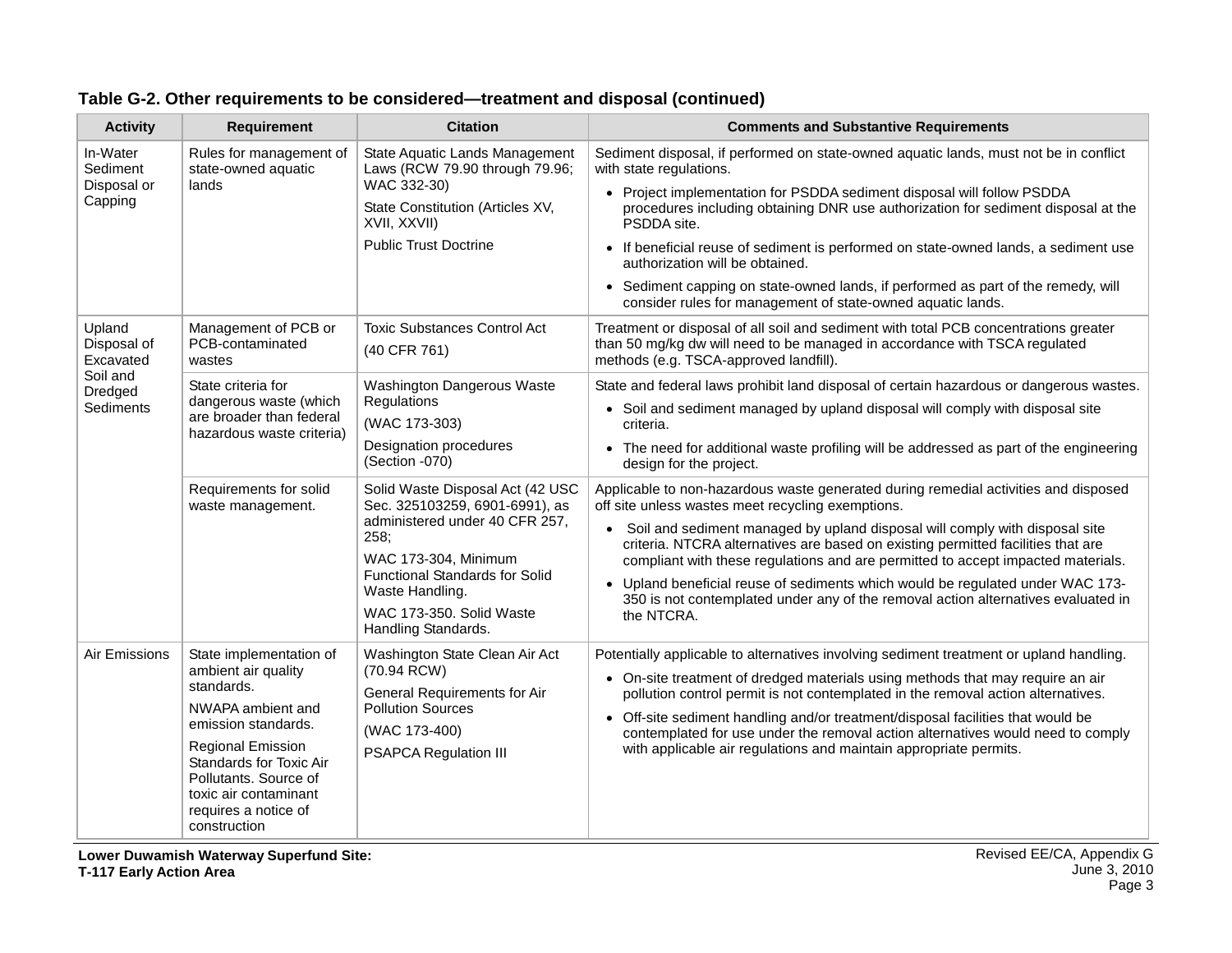| <b>Activity</b> | <b>Requirement</b>                                                                     | <b>Citation</b>                                                                                                                                             | <b>Comments and Substantive Requirements</b>                                                                                                                                                                                                                 |
|-----------------|----------------------------------------------------------------------------------------|-------------------------------------------------------------------------------------------------------------------------------------------------------------|--------------------------------------------------------------------------------------------------------------------------------------------------------------------------------------------------------------------------------------------------------------|
|                 | <b>Regional Emission</b><br>Standards - BACT to<br>control dust                        | <b>PSAPCA Regulation I</b>                                                                                                                                  | To be considered - substantive requirements would be addressed.                                                                                                                                                                                              |
|                 | Puget Sound Clean Air<br><b>Agency Regulations</b><br>controlling dust<br>emissions    | PSCAA Section 9.15 of Regulation                                                                                                                            | To be considered - substantive requirements would be addressed.                                                                                                                                                                                              |
| Wastewater      | Permitting & treatment<br>requirements for direct<br>discharges into surface<br>water. | National Pollutant Discharge<br>Elimination System (NPDES)<br>(40 CFR 122, 125)                                                                             | Anticipated to be relevant only if collected waters are discharged to on-site water body.<br>Discharges must comply with substantive requirements of the NPDES permit.<br>Applicable for off-site discharges.                                                |
|                 |                                                                                        | State Discharge Permit Program;<br>NPDES Program (WAC 173-216,<br>$-220$                                                                                    | • Construction stormwater requirements will be satisfied for upland handling of soil<br>and sediment, including development of a Storm Water Pollution Prevention Plan<br>and implementation of best management practices.                                   |
|                 |                                                                                        |                                                                                                                                                             | NPDES program requirements will be reviewed as part of project final design.<br>$\bullet$                                                                                                                                                                    |
|                 | Permitting & pre-<br>treatment requirements<br>for discharges to a<br><b>POTW</b>      | National Pretreatment Standards<br>(40 CFR 403); City of Seattle<br>Wastewater treatment<br>requirements (Metro District<br>Wastewater Discharge Ordinance) | Discharges to POTWs are considered off-site activities; pretreatment and permitting<br>requirements would be applicable.                                                                                                                                     |
|                 |                                                                                        |                                                                                                                                                             | • If alternatives include water pretreatment and POTW discharge, such work would<br>be subject to POTW permitting and pre-treatment standards. Project design and<br>implementation must incorporate waste characterization, pretreatment and<br>permitting. |
|                 |                                                                                        |                                                                                                                                                             | • Permitting requirements will be reviewed as part of project final design.                                                                                                                                                                                  |

**Table G-2. Other requirements to be considered—treatment and disposal (continued)**

ARAR – applicable or relevant and appropriate requirement

CWA – Clean Water Act

MTCA – Model Toxics Control Act

NTCRA – non-time-critical removal action

PSDDA – Puget Sound Dredge Disposal analysis

SMS – Washington State Sediment Management Standards

WAC – Washington Administrative Code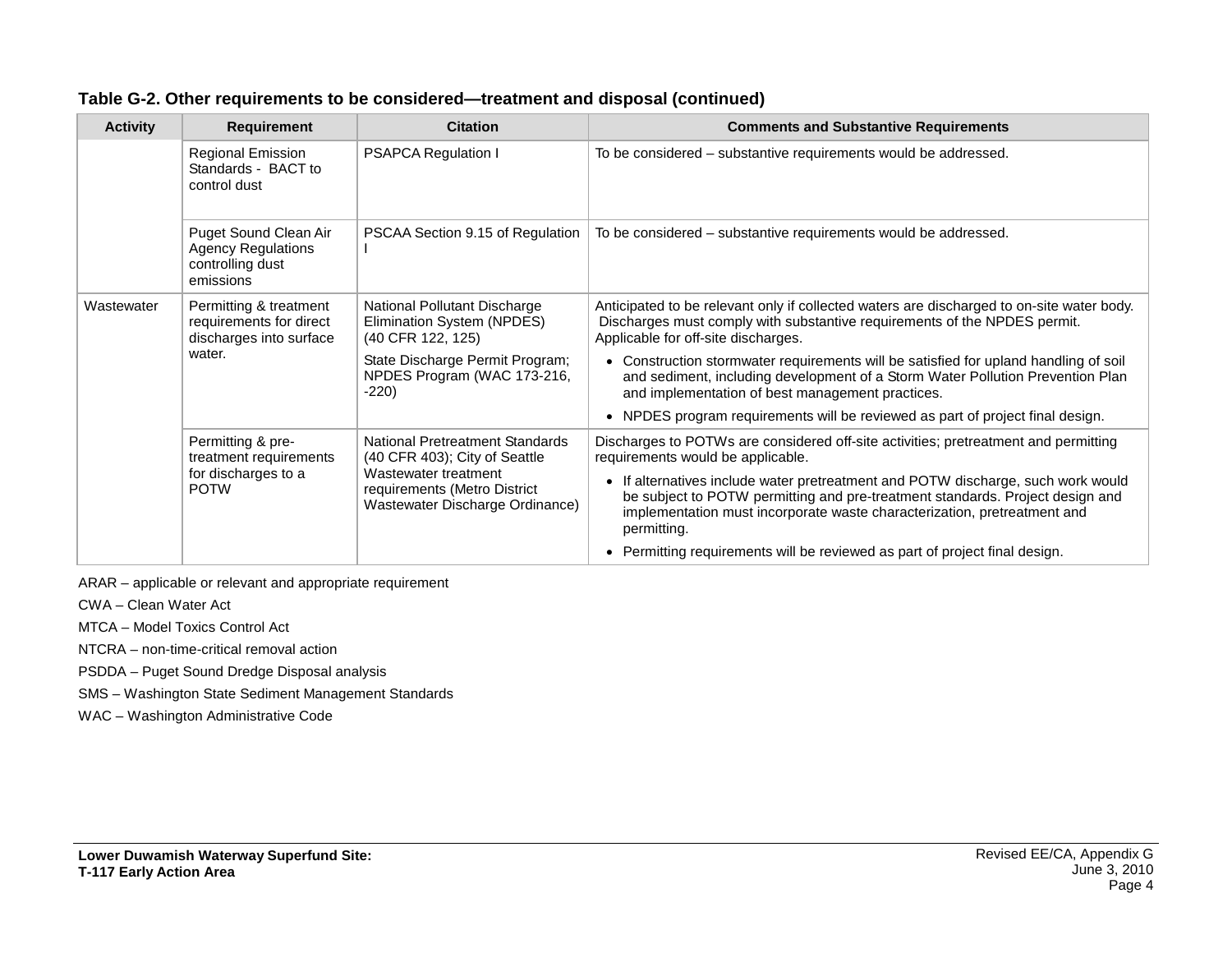| <b>Location/Activity</b>                             | <b>Requirement/Prerequisite</b>                                                                                                                    | <b>Citation</b>                                                                                | <b>Comments and Substantive Requirements</b>                                                                                                                                                                                                                                                                                                                            |
|------------------------------------------------------|----------------------------------------------------------------------------------------------------------------------------------------------------|------------------------------------------------------------------------------------------------|-------------------------------------------------------------------------------------------------------------------------------------------------------------------------------------------------------------------------------------------------------------------------------------------------------------------------------------------------------------------------|
| Evaluation of<br>environmental impacts               | Evaluation of project environmental impacts and<br>definition of appropriate measures for impact                                                   | <b>State Environmental Policy Act</b><br>(SEPA; WAC 197-11),                                   | SEPA/NEPA checklist will be prepared in conjunction<br>with design and permitting to evaluate SEPA/NEPA                                                                                                                                                                                                                                                                 |
|                                                      | mitigation                                                                                                                                         | National Environmental Policy Act<br>(42 WSC 4321 et seq.)                                     | substantive requirements.                                                                                                                                                                                                                                                                                                                                               |
| <b>Construction Activities</b><br>within 200 Feet of | Construction near shorelines of statewide<br>significance, including marine waters and<br>wetlands.                                                | Shoreline Management Act (WAC<br>$173-14$ ).                                                   | Potentially applicable if construction is performed in<br>upland areas not directly related to the removal action.                                                                                                                                                                                                                                                      |
| Shoreline                                            |                                                                                                                                                    | Coastal Zone Management Act<br>(16 USC 1451 et seq.)                                           |                                                                                                                                                                                                                                                                                                                                                                         |
| <b>Construction in State</b><br>Waters               | Requirements for construction and development<br>projects for the protection of fish and shellfish in<br>state waters.                             | Construction in State Waters,<br><b>Hydraulic Code Rules (RCW)</b>                             | Substantive requirements would be considered and<br>addressed as appropriate.                                                                                                                                                                                                                                                                                           |
|                                                      |                                                                                                                                                    | 75.20; WAC 220-1101),                                                                          | • Project implementation and permitting will include<br>coordination with Washington Department of Fish<br>And Wildlife staff. This coordination will address all<br>substantive requirements of the HPA permitting<br>process including information submittals and<br>evaluation of potential mitigation requirements and<br>definition of work procedures and timing. |
|                                                      |                                                                                                                                                    |                                                                                                | • Dredging, capping and other in-water work<br>activities will be performed at appropriate times of<br>the year to comply with fisheries protection<br>requirements.                                                                                                                                                                                                    |
|                                                      |                                                                                                                                                    | Rivers and Harbors Appropriation<br>Act (33 USC 401, 40 CFR 230, 33<br>CFR 320, 322, 323, 325) | Army Corps 404 permit or Nationwide permit<br>requirements will be evaluated.                                                                                                                                                                                                                                                                                           |
| Activities within/<br>Adjacent to Wetlands           | Actions must be performed so as to minimize<br>the destruction, loss, or degradation of wetlands<br>as defined by Executive Order 11990 Section 7. | Executive Order 11990,<br>Protection of Wetlands (40 CFR<br>6, Appendix A)                     | Removal action alternatives will not result in net loss<br>of any wetland areas.                                                                                                                                                                                                                                                                                        |
|                                                      | Requirement for no net loss of remaining<br>wetlands.                                                                                              | <b>EPA Wetland Actions Plan.</b><br>(January 1989, OWWP)                                       |                                                                                                                                                                                                                                                                                                                                                                         |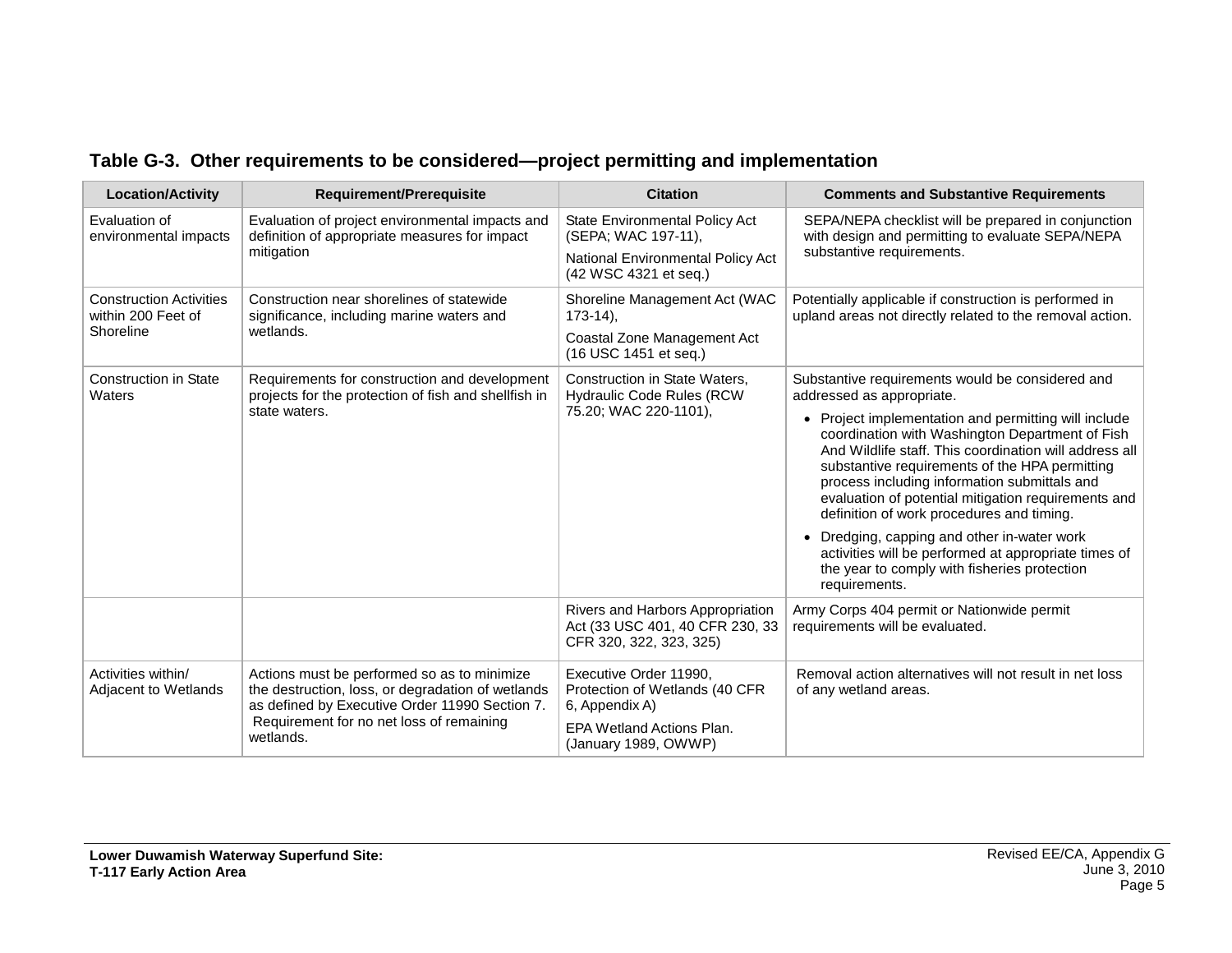| <b>Location/Activity</b>                  | <b>Requirement/Prerequisite</b>                                                                                                                 | <b>Citation</b>                                                                                                                                                                                                                                                                                                                                                                                                                              | <b>Comments and Substantive Requirements</b>                                                                                                                                                                                                                                                                                                                                                                                                                                                               |
|-------------------------------------------|-------------------------------------------------------------------------------------------------------------------------------------------------|----------------------------------------------------------------------------------------------------------------------------------------------------------------------------------------------------------------------------------------------------------------------------------------------------------------------------------------------------------------------------------------------------------------------------------------------|------------------------------------------------------------------------------------------------------------------------------------------------------------------------------------------------------------------------------------------------------------------------------------------------------------------------------------------------------------------------------------------------------------------------------------------------------------------------------------------------------------|
| Endangered &<br><b>Threatened Species</b> | Actions must be performed so as to conserve<br>endangered or threatened species, including<br>consultation with the Department of the Interior. | Endangered Species Act of 1973<br>(16 USC 1531 et seq.)<br>(50 CFR Part 200)<br>(50 CFR Part 402)                                                                                                                                                                                                                                                                                                                                            | Chinook salmon listed as threatened species. Federal<br>agencies must confer with NOAA Fisheries on any<br>action that may impact listed species.<br>• Project permitting will include compliance with<br>ESA requirements, as necessary, including<br>consultation with state and federal permitting<br>agencies and incorporation of appropriate<br>measures to avoid adverse impacts to endangered<br>or threatened species.                                                                            |
| Habitat Impacts and<br>Mitigation         | Policies and procedures have been established<br>by state and federal agencies to evaluate and<br>mitigate habitat impacts                      | Memorandum of Agreement<br>between EPA and U.S. Army<br>Corps of Engineers (Mitigation<br>under CWA Section 404(b)(1),<br>U.S. Fish & Wildlife Mitigation<br>Policy (46 FR 7644),<br>Fish and Wildlife Coordination Act<br>(16 USC 661 et seq.),<br>Washington Department of<br><b>Fisheries Habitat Management</b><br>Policy (POL-410),<br><b>Compensatory Mitigation Policy</b><br>for Aquatic Resources (Chapters<br>75.20 and 90.48 RCW) | Mitigation requirements for projects are defined in<br>project permitting and vary with the type of work<br>conducted. The removal actions should not result in<br>any net loss of sensitive or critical habitats. The need<br>for significant mitigation over-and-above that already<br>included in the NTCRA is considered unlikely.<br>• Project final design will include evaluation of<br>project impacts and definition of any mitigation<br>required or appropriate to the work being<br>performed. |
| <b>Health and Safety</b>                  | Development of a health and safety plan with<br>appropriate controls, worker certifications and<br>monitoring                                   | WISHA (WAC 296-62)<br>OSHA (29 CFR 1910.120)                                                                                                                                                                                                                                                                                                                                                                                                 | Relevant requirement for environmental remediation<br>operations.<br>• All work activities performed at the site will comply<br>with OSHA/WISHA requirements.<br>• Project final design will include definition of<br>contractor safety requirements, including<br>preparation and compliance with a project Health<br>and Safety Plan, worker training and record-<br>keeping requirements, and other applicable<br>measures.                                                                             |
| Noise Control                             | Maximum noise levels                                                                                                                            | Noise Control Act of 1974 (RCW<br>70.107; WAC 173-60)                                                                                                                                                                                                                                                                                                                                                                                        | Potentially relevant depending on removal activities<br>and equipment selected                                                                                                                                                                                                                                                                                                                                                                                                                             |

|  |  | Table G-3. Other requirements to be considered—project permitting and implementation (continued) |  |  |
|--|--|--------------------------------------------------------------------------------------------------|--|--|
|--|--|--------------------------------------------------------------------------------------------------|--|--|